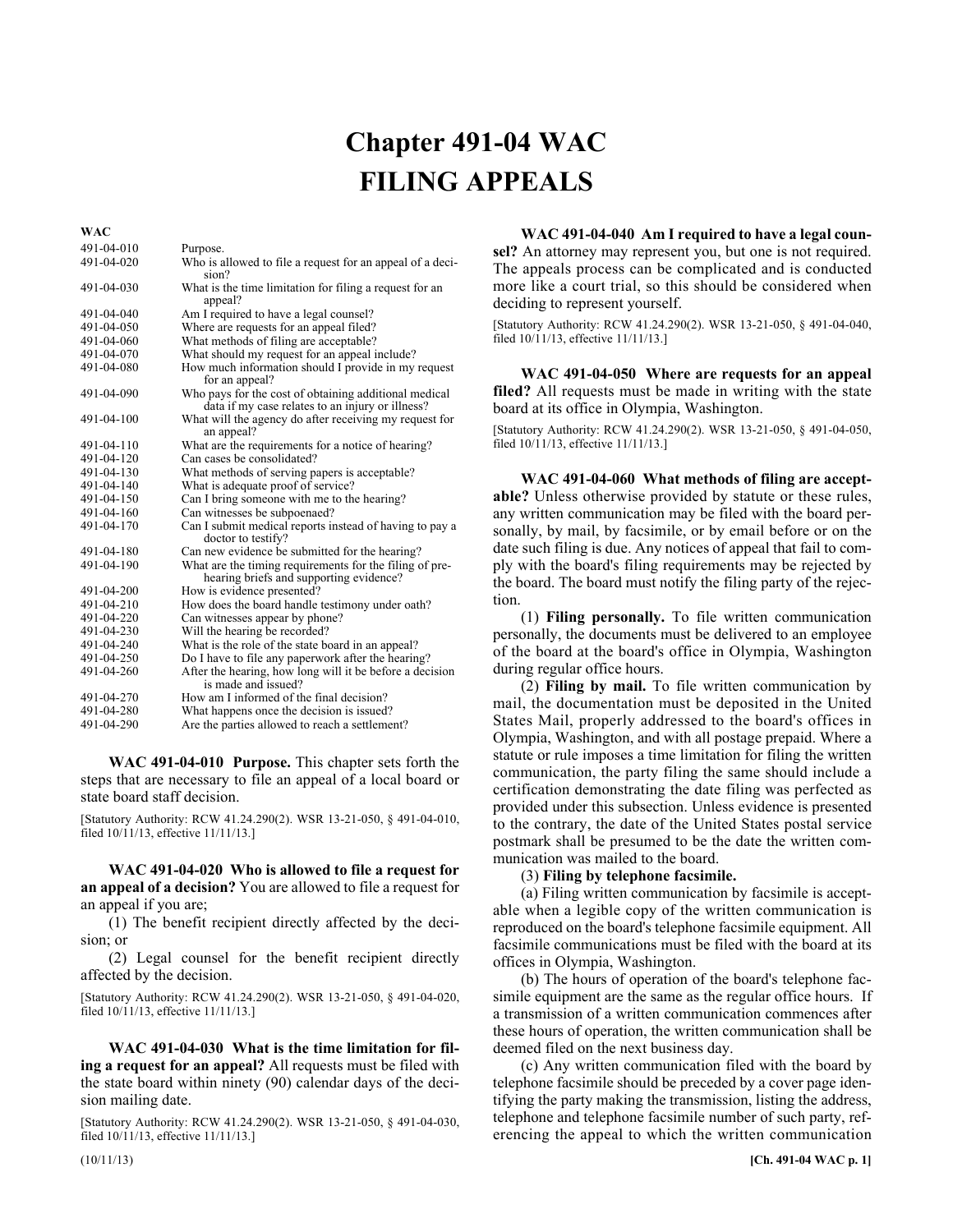relates, and indicating the date of, and the total number of pages included in such transmission.

(d) No written communication sent to the board via facsimile shall exceed fifteen pages in length, exclusive of the cover page required by this rule.

(e) The party attempting to file written communication by telephone facsimile bears the risk that the written communication will not be legibly printed on the board's telephone facsimile equipment due to error in the operation or failure of the equipment being utilized by either the party or the board.

(f) The original of any papers filed by facsimile must also be mailed to the board within twenty-four (24) hours of the time the fax was sent.

(4) **Electronic filing.** A request for an appeal may be filed electronically. An electronic request is filed when it is received by the executive secretary during the board's regular office hours. Otherwise, the request is considered filed at the beginning of the next business day. The board shall issue confirmation to the filing party that an electronic notice of appeal has been received.

[Statutory Authority: RCW 41.24.290(2). WSR 13-21-050, § 491-04-060, filed 10/11/13, effective 11/11/13.]

491-04-070 **WAC 491-04-070 What should my request for an appeal include?** Your appeal must include:

(1) In the case of illness or injury claims, the date and nature of the claim, and the place it occurred;

(2) A statement of what you want the board to do (relief requested) after considering the appeal;

(3) An explanation of why your request has merit;

(4) All facts relating to the request;

(5) The name and address of your attorney, if applicable; and

(6) Your name, address, phone number, facsimile number (if applicable), e-mail address, and signature.

[Statutory Authority: RCW 41.24.290(2). WSR 13-21-050, § 491-04-070, filed 10/11/13, effective 11/11/13.]

491-04-080 **WAC 491-04-080 How much information should I provide in my request for an appeal?** You bear the burden of convincing the board that you are entitled to the relief requested. You must provide sufficient information to outweigh the information that the staff or local board used in making the decision that is being reviewed.

[Statutory Authority: RCW 41.24.290(2). WSR 13-21-050, § 491-04-080, filed 10/11/13, effective 11/11/13.]

491-04-090 **WAC 491-04-090 Who pays for the cost of obtaining additional medical data if my case relates to an injury or illness?** If your appeal regards an injury or illness and you need to provide additional medical data to support your request, you must pay any cost involved and it will not be reimbursable by the agency.

[Statutory Authority: RCW 41.24.290(2). WSR 13-21-050, § 491-04-090, filed 10/11/13, effective 11/11/13.]

491-04-100 **WAC 491-04-100 What will the agency do after receiving my request for an appeal?** (1) Within thirty (30) days from the date that your request is received by the board, staff will review the request and determine if your request is accepted or rejected. If rejected, the staff must notify you of the rejection and why it was rejected.

(2) The executive secretary, or his or her designee, will have thirty (30) days from the date of receipt to review the request and request additional documentation and/or medical exams to help resolve the dispute prior to an administrative hearing.

(a) If the staff requests additional medical exams, the agency shall pay for the cost of the examinations and any mileage to and from such examination appointments.

(b) If the executive secretary, or his or her designee, is able to resolve the dispute, the request for an appeal will be closed.

(c) If the executive secretary, or his or her designee, is unable to resolve the dispute, a notice of hearing will be issued.

[Statutory Authority: RCW 41.24.290(2). WSR 13-21-050, § 491-04-100, filed 10/11/13, effective 11/11/13.]

491-04-110 **WAC 491-04-110 What are the requirements for a notice of hearing?** (1) All parties shall be served with a notice of hearing not less than thirty (30) days before the date set for the hearing.

(2) The notice shall include the date of the hearing, the time of the hearing, and the place the hearing will be held.

[Statutory Authority: RCW 41.24.290(2). WSR 13-21-050, § 491-04-110, filed 10/11/13, effective 11/11/13.]

491-04-120 **WAC 491-04-120 Can cases be consolidated?** If there are multiple adjudicative proceedings involving common issues or parties, upon motion of any party or upon his or her own motion, these cases can be combined at the discretion of the board chair.

[Statutory Authority: RCW 41.24.290(2). WSR 13-21-050, § 491-04-120, filed 10/11/13, effective 11/11/13.]

491-04-130 **WAC 491-04-130 What methods of serving papers is acceptable?** (1) All notices, pleadings, and other papers filed with the board shall be served upon all counsel and representatives of record and upon unrepresented parties or upon their agents designated by them or by law.

(2) Service shall be made personally or, unless otherwise provided by law, by e-mail; by first-class, registered, or certified mail; by facsimile and same-day mailing of copies; or by commercial parcel delivery company.

(3) Service by mail shall be regarded as completed upon deposit in the United States mail properly stamped and addressed. Service by facsimile shall be regarded as completed upon production by the facsimile machine upon confirmation of transmission. Service by commercial parcel delivery shall be regarded as completed upon delivery to the parcel delivery company, properly addressed with charges prepaid.

[Statutory Authority: RCW 41.24.290(2). WSR 13-21-050, § 491-04-130, filed 10/11/13, effective 11/11/13.]

491-04-140 **WAC 491-04-140 What is adequate proof of service?** Where proof of service is required by statute or rule, filing the papers with the board, together with one of the following, shall constitute proof of service: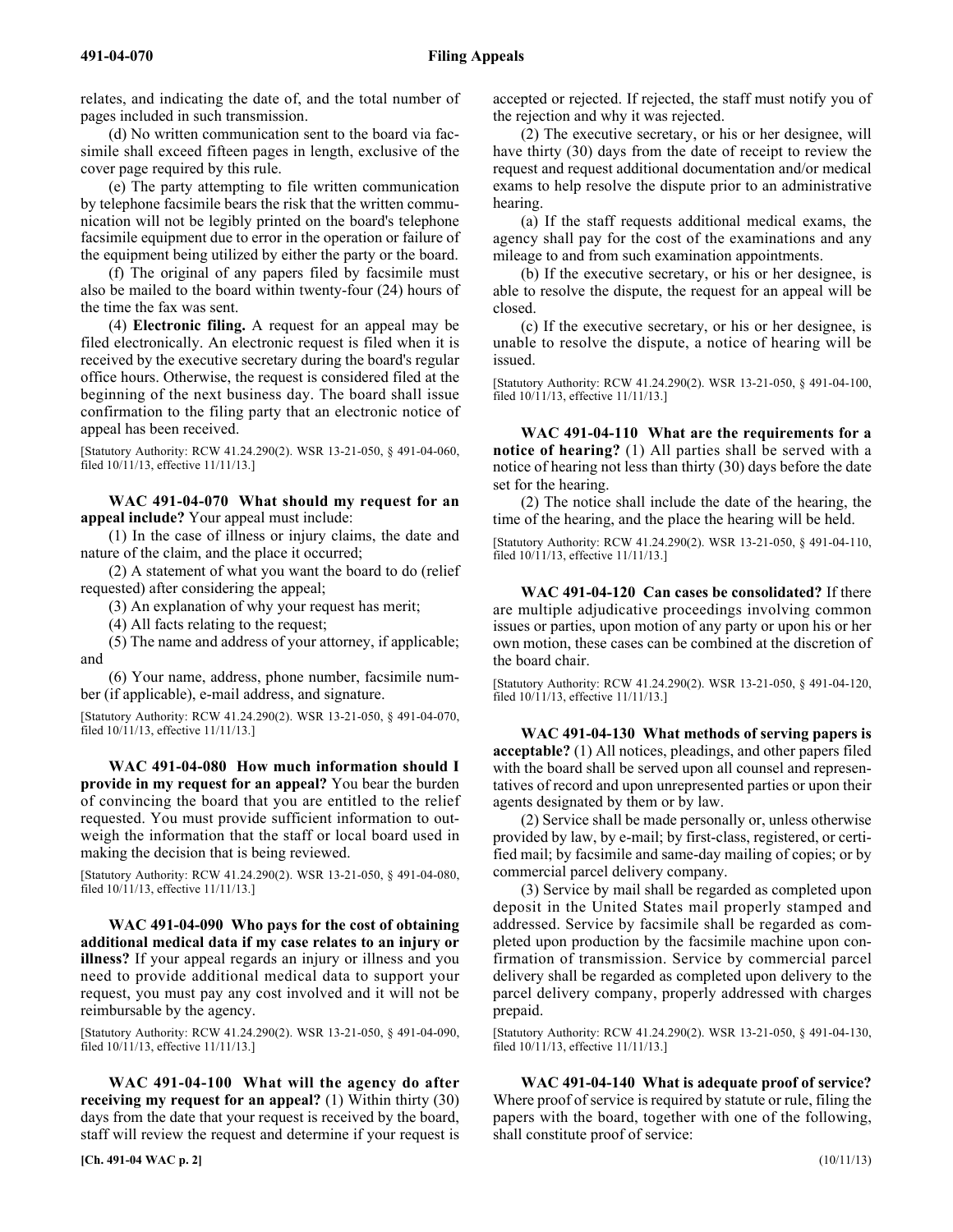(1) an acknowledgement of service

(2) A certificate that the person signing the certificate served the papers upon all parties of record in the proceeding by delivering a copy thereof in person to (names).

(3) A certificate that the person signing the certificate served the papers upon all parties of the proceeding by:

(a) Mailing a copy thereof, properly addressed with the postage prepaid, to each party to the proceeding or his or her attorney or authorized agent; or

(b) Transmitting a copy thereof by fax, and on the same day mailing a copy, to each party to the proceeding or his or her attorney or authorized agent; or

(c) Depositing a copy thereof, properly addressed with charges prepaid, with a commercial parcel delivery company.

[Statutory Authority: RCW 41.24.290(2). WSR 13-21-050, § 491-04-140, filed 10/11/13, effective 11/11/13.]

491-04-150 **WAC 491-04-150 Can I bring someone with me to the hearing?** You can bring an attorney to represent you, or a family member, friend, or anyone else to help you, provided however, that in all hearings involving the taking of testimony and the formulation of a record subject to review by the courts, where the board or the secretary thereof determines that representation in such hearing requires a high degree of legal training, experience, and skill, the board or the secretary thereof may limit those who may appear in a representative capacity to attorneys-at-law.

[Statutory Authority: RCW 41.24.290(2). WSR 13-21-050, § 491-04-150, filed 10/11/13, effective 11/11/13.]

491-04-160 **WAC 491-04-160 Can witnesses be subpoenaed?** The board may compel the taking of testimony from witnesses under oath before the state board, or the secretary thereof, or the local board of trustees or any member thereof, for the purpose of obtaining evidence, at any time.

(1) The board shall have the same power of subpoena as prescribed in RCW 51.52.100.

(2) Every subpoena shall identify the party causing issuance of the subpoena and shall state the name of the board and the title of the proceeding and shall command the person to whom it is directed to attend and give testimony or produce designated books, documents, or things under his or her control.

(3) A subpoena may be served by any suitable person over eighteen (18) years of age, by exhibiting and reading it to the witness, or by giving him or her a copy thereof, or by leaving such copy at the place of his or her abode. When service is made by any other person than an officer authorized to serve process, proof of service shall be made by affidavit or declaration under penalty of perjury.

(4) The board chair may, upon motion made promptly and in any event at or before the time specified in the subpoena for compliance therewith, may

(a) Quash or modify the subpoena if it is unreasonable and oppressive, or

(b) Condition denial of the motion upon the advancement by the person in whose behalf the subpoena is issued of the reasonable cost of producing the books, papers, documents, or tangible things.

(5) Failure of any claimant to appear and give any testimony shall suspend any rights or eligibility to receive payments for the period of such failure to appear and testify.

[Statutory Authority: RCW 41.24.290(2). WSR 13-21-050, § 491-04-160, filed 10/11/13, effective 11/11/13.]

491-04-170 **WAC 491-04-170 Can I submit medical reports instead of having to pay a doctor to testify?** You must present the testimony of your witness. Witnesses may appear telephonically (see WAC 491-04-220). Reports or letters are considered hearsay. Hearsay statements are not usually admissible because the opposing party cannot cross-examine the person making the statement to test the statement's accuracy.

[Statutory Authority: RCW 41.24.290(2). WSR 13-21-050, § 491-04-170, filed 10/11/13, effective 11/11/13.]

491-04-180 **WAC 491-04-180 Can new evidence be submitted for the hearing?** The board must base its decision on the information in the agency file as it existed on the date of the agency decision. New medical or vocational information offered by either party cannot be considered. If the appealing party feels it has new evidence that may change a local board or staff decision, it should withdraw its request for a hearing and ask the local board or staff to reconsider its decision with the new evidence.

[Statutory Authority: RCW 41.24.290(2). WSR 13-21-050, § 491-04-180, filed 10/11/13, effective 11/11/13.]

491-04-190 **WAC 491-04-190 What are the timing requirements for the filing of pre-hearing briefs and supporting evidence?** You must file your pre-hearing brief, along with any evidence that you believe supports your position in accordance with the filing requirements set forth in WAC 491-04- 060.

(1) A pre-hearing brief should be a summary of the points that you want to make regarding your case. Specific exhibits should be referenced to make it easier for the board to follow your case.

(2) Include all evidence you want the board to consider. This could include, but is not limited to, medical reports or accident reports for injury claims, or training records or response records for service credit claims. All evidence must meet the requirements in WAC 491-04-180.

(3) Your pre-hearing brief and all evidence must be filed to the board and all parties to the action, no less than fourteen (14) days prior to the scheduled hearing date.

(4) All parties may, upon review of all evidence, file a response to a party's pre-hearing brief to the board and all parties involved no later than seven (7) days prior to the scheduled hearing date.

[Statutory Authority: RCW 41.24.290(2). WSR 13-21-050, § 491-04-190, filed 10/11/13, effective 11/11/13.]

491-04-200 **WAC 491-04-200 How is evidence presented?** All rulings upon objections to the admissibility of evidence shall be made in accordance with the provisions of RCW 34.05.452

(1) Documentary evidence not submitted in advance as required in WAC 491-04-190 shall not be allowed into evidence unless there is a clear showing that the offering party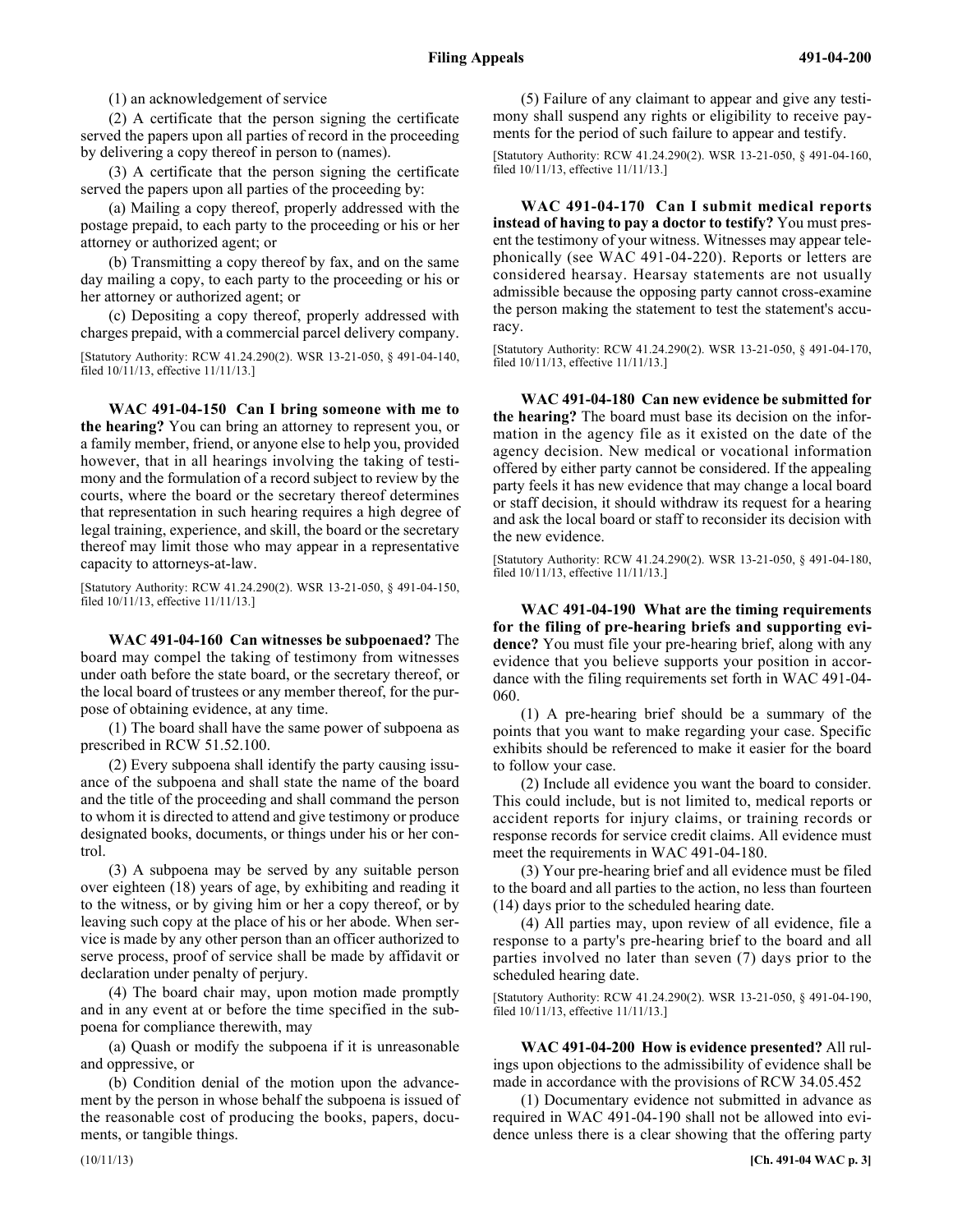had good cause for his or her failure to produce the evidence sooner.

(2) Any objections to evidence must be filed in writing prior to the hearing or the evidence will be deemed as admitted, unless such evidence is properly first presented at hearing under subsection (1) hereof. The board chair may permit a party to object to evidence at a later time upon a clear showing of good cause for failure to have filed such written objection.

(3) When only portions of a document are to be relied upon, the offering party shall identify the pertinent excerpts and state the purpose for which such materials will be offered. Only the excerpts, in the form of copies, shall be received in the record. However, the whole of the original documents, except any portions containing confidential material protected by law, shall be made available for examination and for use by all parties.

(4) No former employee of the board shall appear, except with the permission of the board, as an expert witness on behalf of other parties in a proceeding in which he or she previously took an active part in the investigation as a representative of the board.

(5) The refusal of a witness to answer any question which has been ruled to be proper shall, in the discretion of the board chair, be grounds for striking all testimony previously given by such witness on related matter.

(6) Any party bound by a stipulation or admission of record may, at any time prior to closure of the hearing, be permitted to withdraw the same in whole or in part by showing to the satisfaction of the presiding office that such stipulation or admission was made inadvertently or under a bona fide mistake of fact contrary to the true fact and that its withdrawal at the time proposed will not unjustly prejudice the right of other parties to the proceeding.

[Statutory Authority: RCW 41.24.290(2). WSR 13-21-050, § 491-04-200, filed 10/11/13, effective 11/11/13.]

491-04-210 **WAC 491-04-210 How does the board handle testimony under oath?** (1) Every person called as a witness in a hearing shall swear or affirm that the testimony he or she is about to give in the hearing shall be the truth according to the provisions of RCW 5.28.020 through 5.28.060. If the witness is testifying from outside the jurisdiction, the board chair may require the witness to agree to be bound by the laws of the state of Washington for the purposes of the oath.

(2) Phone numbers for any person testifying by phone must be provided to the executive secretary no less than five (5) days before a scheduled hearing or deposition.

[Statutory Authority: RCW 41.24.290(2). WSR 13-21-050, § 491-04-210, filed 10/11/13, effective 11/11/13.]

491-04-220 **WAC 491-04-220 Can witnesses appear by phone?** The board chair may conduct all or part of the hearing by telephone, television, or other electronic means, if the rights of the parties will not be prejudiced and if each participant in the hearing has an opportunity to participate in, to hear, and, if technically and economically feasible, in the judgment of the board chair, to see the entire proceeding while it is taking place. However, the board chair shall grant the motion of any party showing good cause for having the hearing conducted in person at a rescheduled time.

[Statutory Authority: RCW 41.24.290(2). WSR 13-21-050, § 491-04-220, filed 10/11/13, effective 11/11/13.]

491-04-230 **WAC 491-04-230 Will the hearing be recorded?** All hearings shall be recorded through the use of a court reporter that will be retained and paid for by the state board in accordance with RCW 41.24.035.

[Statutory Authority: RCW 41.24.290(2). WSR 13-21-050, § 491-04-230, filed 10/11/13, effective 11/11/13.]

491-04-240 **WAC 491-04-240 What is the role of the state board in an appeal?** (1) The board chair, or his or her designee, shall have the authority to:

(a) Determine the order of presentation of evidence;

(b) Administer oaths and affirmations;

(c) Issue subpoenas pursuant to RCW 51.52.100;

(d) Rule on procedural matters, objections, and motions;

(e) Rule on motions for summary judgment;

(f) Rule on offers of proof and receive relevant evidence;

(g) Regulate the course of the hearing and take any appropriate action necessary to maintain order during the hearing; and

(h) Permit or require oral argument or briefs and determine the time limits for submission.

(2) All board members shall have the authority to:

(a) Interrogate witnesses called by the parties in an impartial manner to develop any facts deemed necessary to fairly and adequately decide the matter; and

(b) Call additional witnesses and request additional exhibits deemed necessary to complete the record and receive such evidence subject to full opportunity for cross-examination and rebuttal by all parties.

[Statutory Authority: RCW 41.24.290(2). WSR 13-21-050, § 491-04-240, filed 10/11/13, effective 11/11/13.]

491-04-250 **WAC 491-04-250 Do I have to file any paperwork after the hearing?** After the hearing, all parties may file a post-hearing brief. A post-hearing brief restates your position, what you believe the board's decision should be, and what evidence presented supports that decision.

(1) Post-hearing briefs shall be served to the board and all involved parties no later than thirty (30) days after the hearing.

(2) If any party wants to prepare a response to the posthearing briefs, he/she may serve such a response to the board and all involved parties within thirty days (30) of the posthearing brief due date. Responses are not required.

[Statutory Authority: RCW 41.24.290(2). WSR 13-21-050, § 491-04-250, filed 10/11/13, effective 11/11/13.]

491-04-260 **WAC 491-04-260 After the hearing, how long will it be before a decision is made and issued?** It takes a court reporter approximately four weeks to transcribe a deposition or hearing. It is the board's goal to issue decisions as soon as possible after all transcripts are received. This generally takes between sixty (60) and ninety (90) days. At times, due to the complexity of the appeal, it may take longer.

[Statutory Authority: RCW 41.24.290(2). WSR 13-21-050, § 491-04-260, filed 10/11/13, effective 11/11/13.]